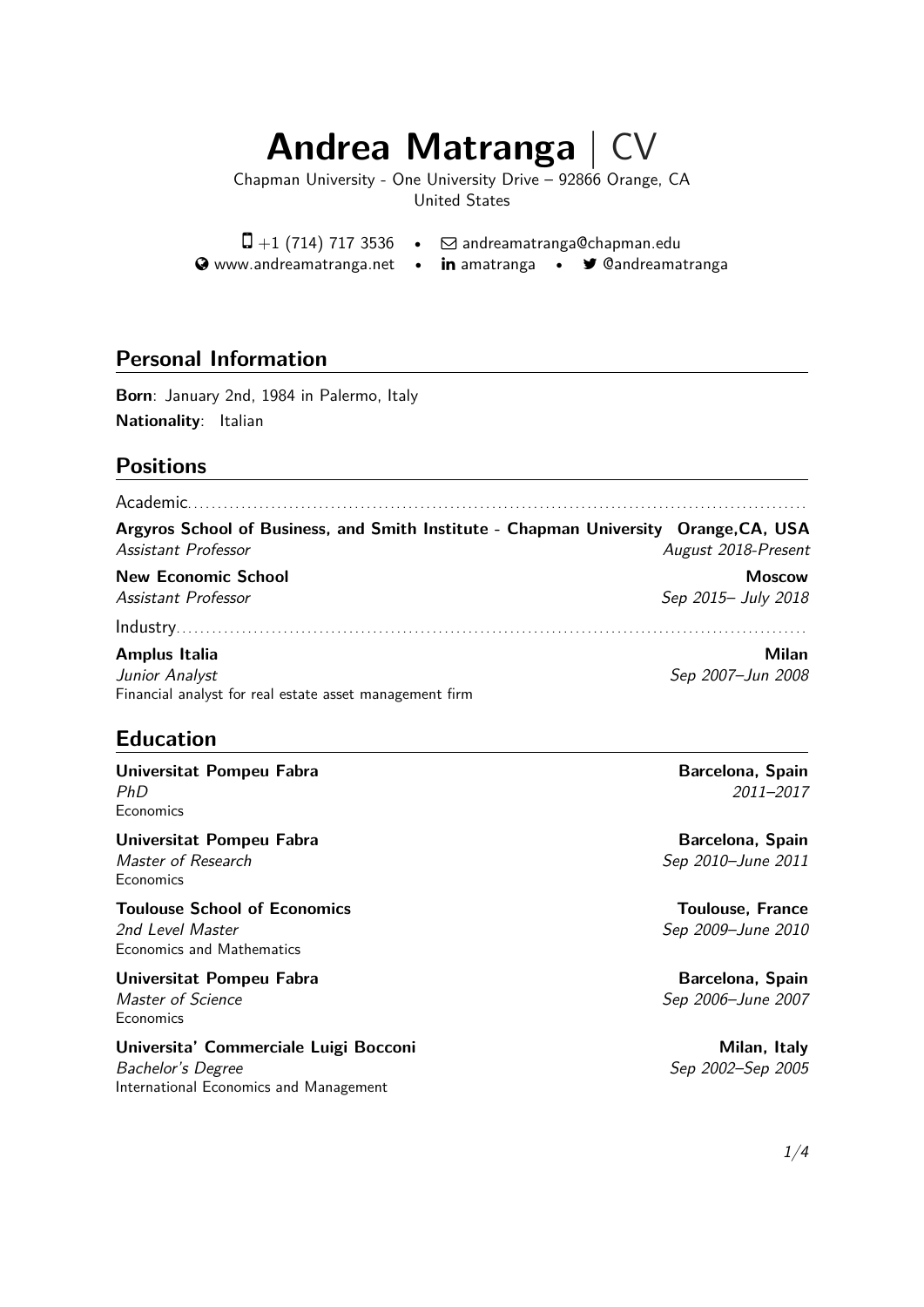## **Academic affiliations**

**Brown University Providence, RI** *Visiting Research Fellow 2012–June 2013*

#### **Refereed Publications**

○␣ Mueller M., Groger A., Hersh J., Matranga A., Serrat J. *Analyzing Conflict From Space: Identification of Physical Destruction During the Syrian Civil War with Artificial Intelligence*, Proceedings of the National Academy of Sciences, 2021

## **Book Chapters**

- ○␣ Historical Data: Where to Find Them, How to Use Them with Paola Giuliano in *Handbook of Historical Economics*, edited by Alberto Bisin and Giovanni Federico, 2021
- ○␣ The Use of Archaeological Data In Economics with Luigi Pascali in *Handbook of Historical Economics*, edited by Alberto Bisin and Giovanni Federico, 2021

#### **Working Papers**

- ○␣ The Ant and the Grasshopper: Seasonality and the Invention of Agriculture (2021) *Revise and Resubmit at the Quarterly Journal of Economics*
- ○␣ All Along the Watchtower: Linear Defenses and the Enserfment of the Russian Peasant with Timur Nathkov (2021)
- ○␣ What have the Romans ever done for us? Aqueduct suitability and the administration of the Empire (2014)

## **Ongoing projects**

○␣ Mobbed up: Contorl of Unions as Cartel Enforcement - with Hannes Mueller, Andre Groeger, Jonathan Hersh, and Joan Serrat

## **Teaching**

- o Humanomics: Health, Wealth, and Inequality (Chapman University)
- o Principles of Microeconomics (Chapman University)
- ○␣ Economic Development (Joint NES/HSE BAE program and Chapman University)
- ○␣ Evironmental Policy (NES MAE/MERE program)
- o GIS for Economists (Joint NES/HSE BAE program)
- ○␣ Economic History (Joint NES/HSE BAE program)
- ○␣ GIS for Economists (Intensive workshop for PhD students at the Economics Department of the University of Geneva) .

#### **Seminars and Presentations**

- ○␣ UC Irvine
- ○␣ UC Davis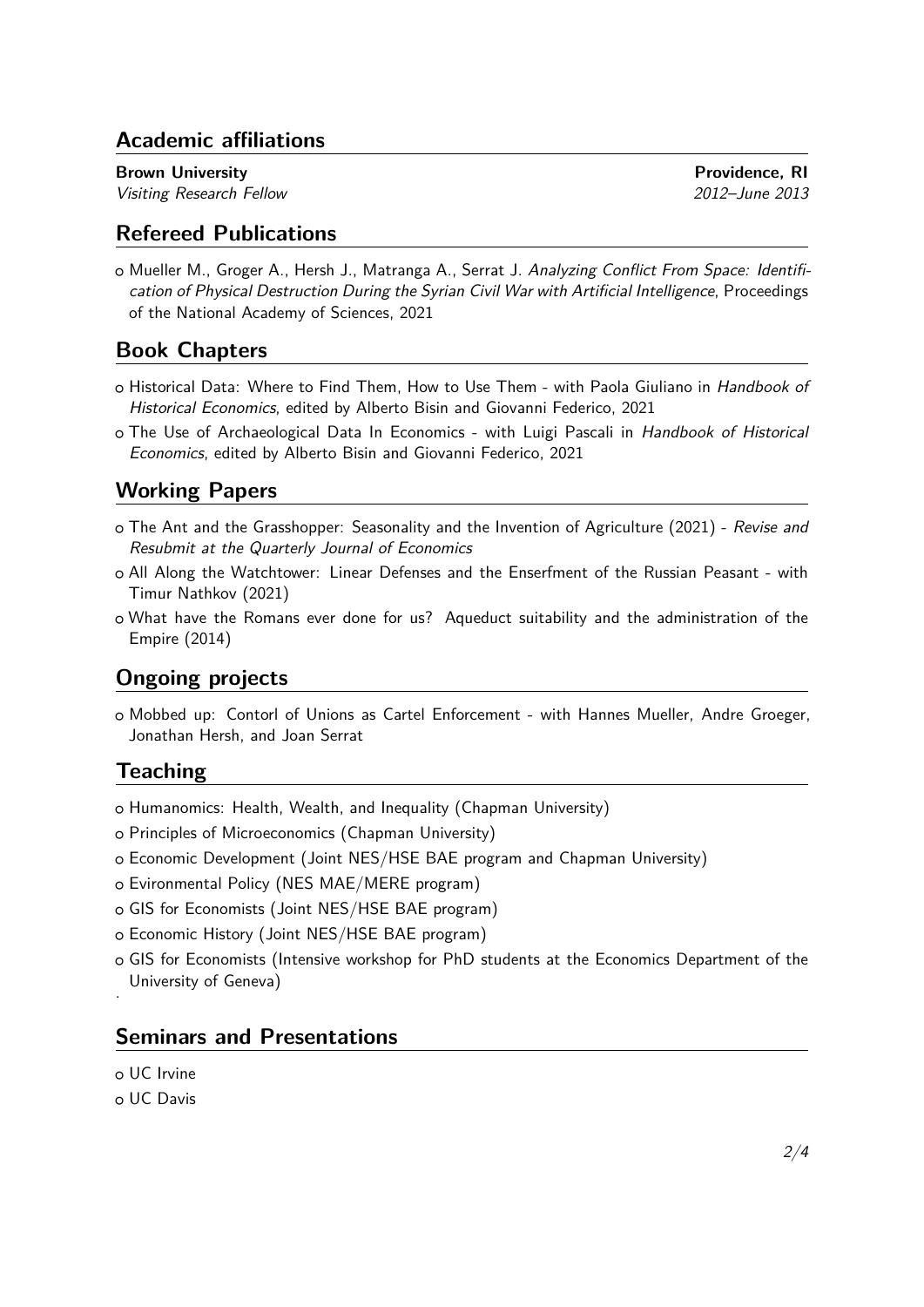- ○␣ UC Berkeley Haas
- ○␣ UC Berkely Economics
- o California Institute of Technology HSS
- o UCLA Anderson
- ○␣ UC San Diego
- ○␣ UC Riverside
- ○␣ UC Merced
- o Harvard
- o Brown (Economics, and Archaeology Departments)
- ○␣ LSE
- ○␣ UPF (Archaeology Department)
- o LMU Munich
- ○␣ Stanford
- ○␣ Oxford
- ○␣ Warwick
- o Toulouse School of Economics
- o Claremont McKenna College
- ○␣ Chapman University

## **Paid Talks**

o Hong Kong University Quantitative History Webinar

#### **Conferences and Workshops**

- ○␣ World Economic History Congress (Utrecht)
- ○␣ Zeuthen Workshop (Copenhagen)
- o Econometric Society World Congress (Montreal)
- o Barcelona GSE Summer Forum
- ○␣ Political Economy of Conflicts and Development (Villars, Switzerland)
- o Prediction for Prevention of Armed Conflict (Barcelona)
- o Moscow Political Economy and Development Workshop
- ○␣ Cliometric Conference (Tucson)
- ○␣ World Congress of Cliometrics (Honolulu)

## **Refereeing**

- ○␣ Quarterly Journal of Economics
- o Review of Economic Studies
- ○␣ Economic Journal
- o Journal of the European Economic Association